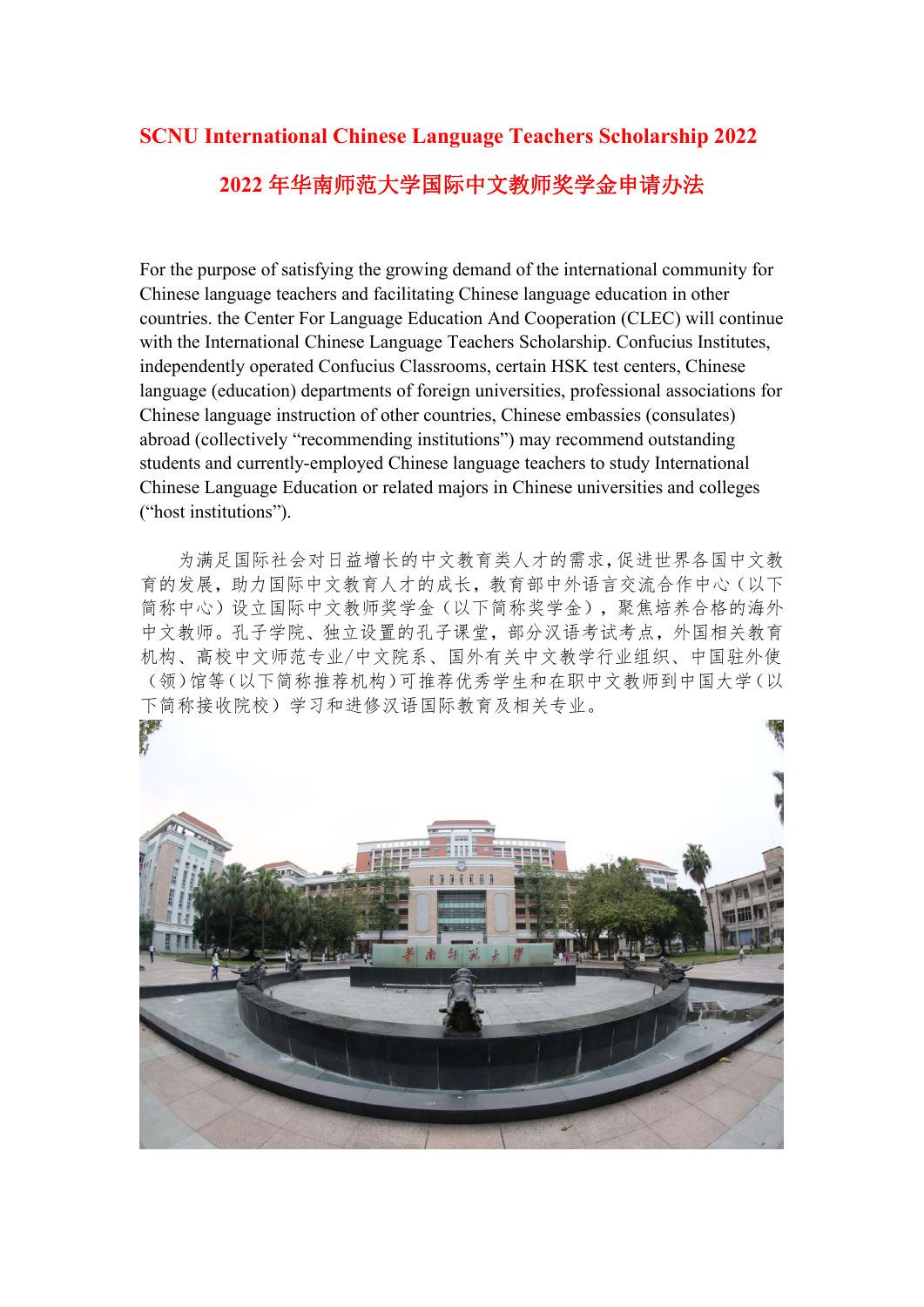## **Eligibility**

● Non-Chinese citizenship. In good physical and mental condition, well performed both academically and behaviorally.

• Should be friendly to China, have no criminal record, and abide by the laws and regulations of the Chinese government and the rules and regulations of the school;

• Aged between16 and 35 (as of 1September, 2022), with the special allowance for the age limit of 45 for applicants currently working as Chinese language teachers.

● Chinese Bridge winners who have been awarded the 2022 "the International Chinese Language Teachers Scholarship Certificate".

● Aspiring to work in the Chinese language education and related fields.

## 申请条件

1. 非中国籍人士,身心健康,品学兼优;

2. 对华友好,无违法犯罪记录,遵守中国政府的法律、 法规和学校的规章 制度;

3. 年龄一般在 16 至 35 周岁之间(统一以 2022 年 9 月 1 日计)。在职中文 教师放宽至 45 周岁。

4. 已获 2022 年各类国际中文教师奖学金证书的"汉语桥"优胜者。

5. 有志于从事中文教育、教学及相关工作。

**Scholarship Types and Qualifications**

## **A. Chinese Language Teacher Programme /**中文师资类项目

#### *1. Doctor ofTeaching Chinese to Speakers of Other Languages (DTCSOL)*

- Maximum program duration: 4 academic years
- Enrollment time: September 2022
- Requirement: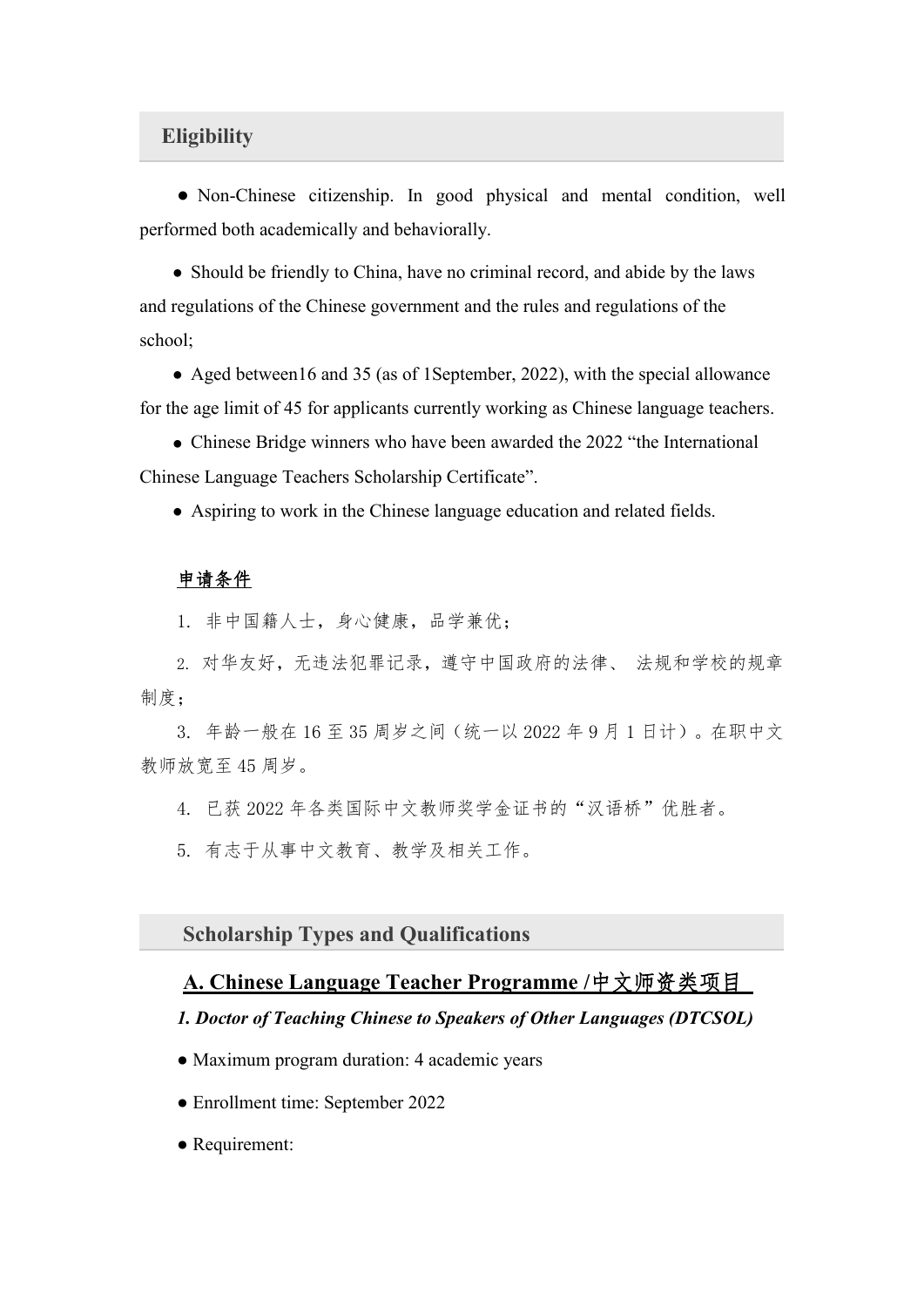Applicants shall be Master's degree holders whose majors should be Teaching Chinese asa Foreign Language, Linguistics, Teaching Chinese to Speakers of Other Languages, Education or related. Applicants shall have a minimum score of 200 in HSK Test (Level 6) as well as 60 in HSKK Test (Advanced Level). Priority will be given to applicants who may provide a work contract with a teaching institution upon completing their studies in China or a proof to the same effect.

• Currently employed Chinese language teachers applying for the scholarships can be exempted from submitting Chinese Language Proficiency Test (HSK) certificates if they can provide proof of employment and a letter of recommendation from the institution where they work.

#### 1. 汉语国际教育专业博士研究生

● 资助期限:4 年

● 入学时间: 2022年9月

要求:具有硕士学历,硕士专业为对外汉语、语言学、汉语国际教育或教育 相关专业。通过 HSKK(高级)60分,HSK(六级)200分;提供毕业后拟任教机 构工作协议或相关证明者优先。

● 在职中文教师申请各类奖学金,可提供就职机构出具的在职证明和推荐 信,免提交汉语水平考试(HSK)证书。

## *2. Master of Teaching Chinese to Speakers ofOther Languages (MTCSOL)*

- Maximum program duration: 2 academic years
- Enrollment time: September 2022
- Requirement:

Applicants shall be Bachelor's degree holders, and have a minimum score of 210 in HSK Test (Level 5) as well as 60 in HSKK Test (Intermediate Level). Priority will be given to applicants who may provide a work contract with a teaching institution upon completing their studies in China or a proof to the same effect.

● Currently employed Chinese language teachers applying for the scholarships can be exempted from submitting Chinese Language Proficiency Test (HSK)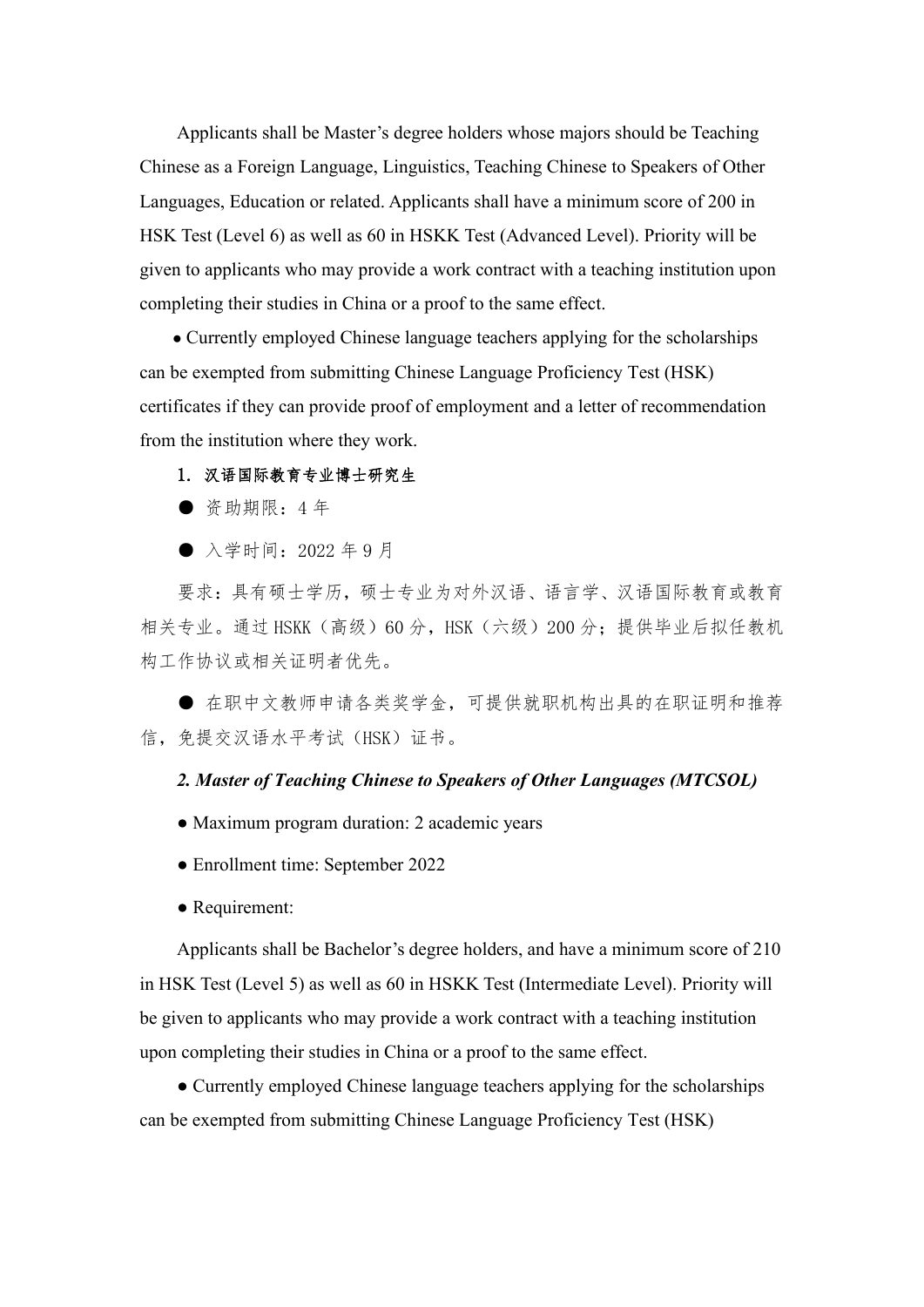certificates if they can provide proof of employment and a letter of recommendation from the institution where they work.

# 2. 汉语国际教育专业硕士

● 资助期限:2 年

● 入学时间: 2022年9月

要求: 具有大学本科学历; 通过 HSKK(中级) 60 分, HSK(五级) 210 分; 提供毕业后拟任教机构工作协议或相关证明者优先。

● 在职中文教师申请各类奖学金,可提供就职机构出具的在职证明和推荐信, 免提交汉语水平考试(HSK)证书。

## *3. One-Academic-Year Study Program*

● Program duration: 11 months

• Enrollment time: September 2022

• Requirement for sub-stream programs:

3.1 Chinese Language and Literature, Chinese History, Chinese Philosophy

Applicants shall have a minimum score of 180 in HSK Test (Level 4) as well as 60 in HSKK Test (Intermediate Level).

3.2 Chinese Language Study

Applicants shall have a minimum score of 210 in HSK Test (Level 3), and those who are able to provide HSKK Test score are preferred.

● International students who have benefited from similar scholarships are not eligible.

# 3. 一学年研修项目

● 资助期限:11 个月

● 入学时间: 2022年9月

3.1 汉语言文学、中国历史、中国哲学等

要求: 汉语考试成绩达到 HSK(四级) 180 分、HSKK(中级) 60 分。

3.2 汉语研修

要求: 汉语考试成绩达到 HSK(三级) 210 分, 提供 HSKK 成绩者优先。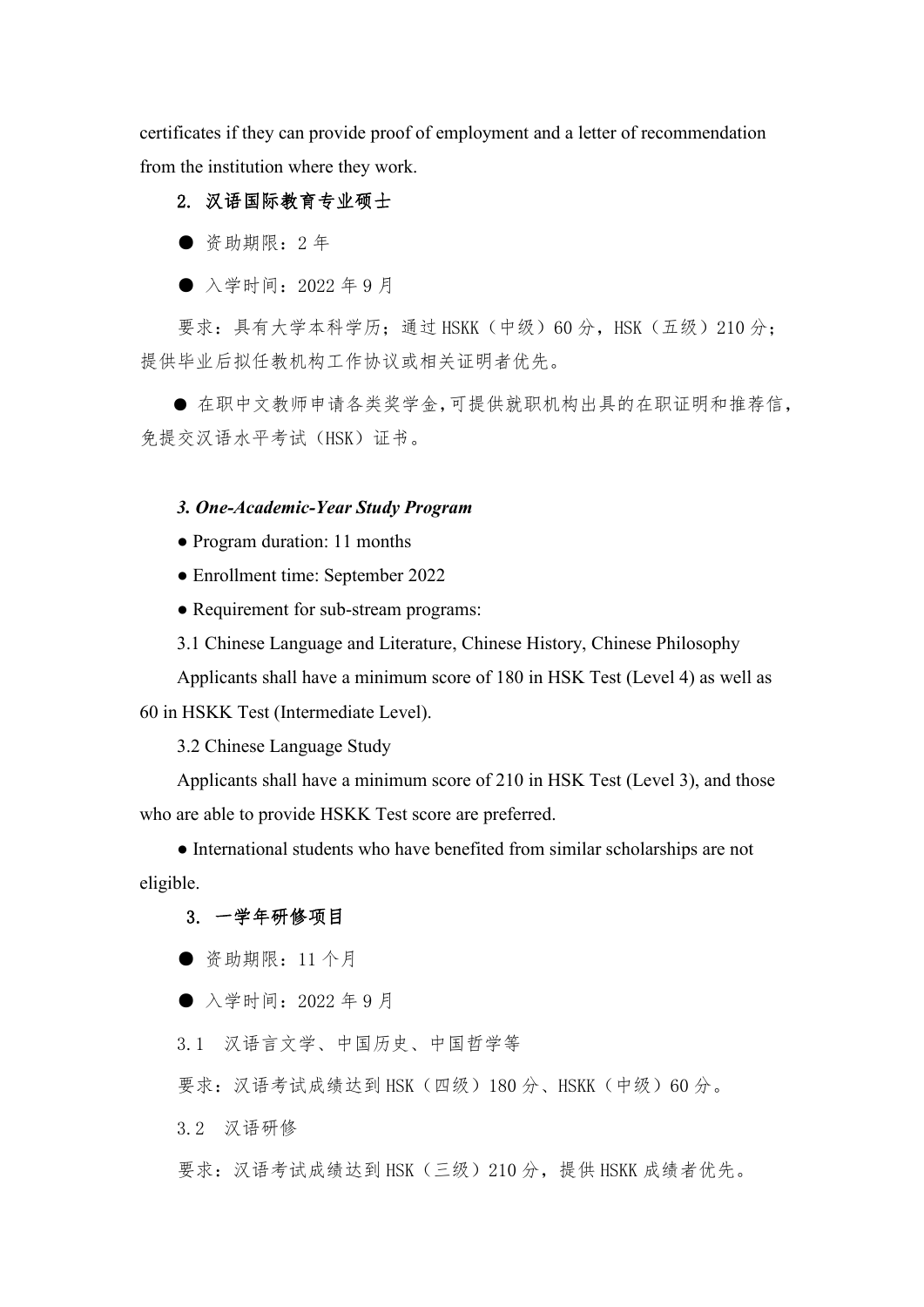● 一学年研修项目不录取享受过同类奖学金的申请者。

#### *4. One-Semester Study Program*

- Program duration: 5 months
- Enrollment time: Either in September 2022 or March 2023
- Requirement for sub-stream programs Chinese Language and Literature,

Chinese History, Chinese Philosophy)Applicants shall have a minimum score of 180 in HSK Test (Level 3), while HSKK Test score is required.

• Applicants holding the  $X1$  or  $X2$  visa are not eligible.

#### 4. 一学期研修项目

- 资助期限:5 个月
- 入学时间: 2022 年 9 月或 2023 年 3 月
- 项目名称:汉语言文学、中国历史、中国哲学等 要求:汉语考试成绩达到 HSK(三级)180 分,具有 HSKK 成绩。
- 一学期研修项目和四周研修项目不录取护照上有 X1、X2 签证者。

## **B. Scholarship for Online Programmes/**奖学金线上项目

a) Online Programme for One-year Chinese Language Study commences in September or March each year. A general Chinese proficiency test score of 180 in HSK (Level 3) is required, and HSKK scores are preferred.

b) Online Programme for One-Semester Chinese Language Study commences in September or March each year. Generally, applicants must have an HSK score (no specific requirements for level or score).

c) For Special Online Study Programme, please consult the relevant host institutions for specific application requirements and methods of application.

1.一学年汉语研修线上项目:每年 9 月或 3 月入学。一般汉语水平考试成 绩需达到 HSK(三级)180 分,提供 HSKK 成绩者优先。

2.一学期汉语研修线上项目:每年 9 月或 3 月入学。一般需具有汉语水平 考试(HSK)成绩(对级别和成绩不作具体要求)。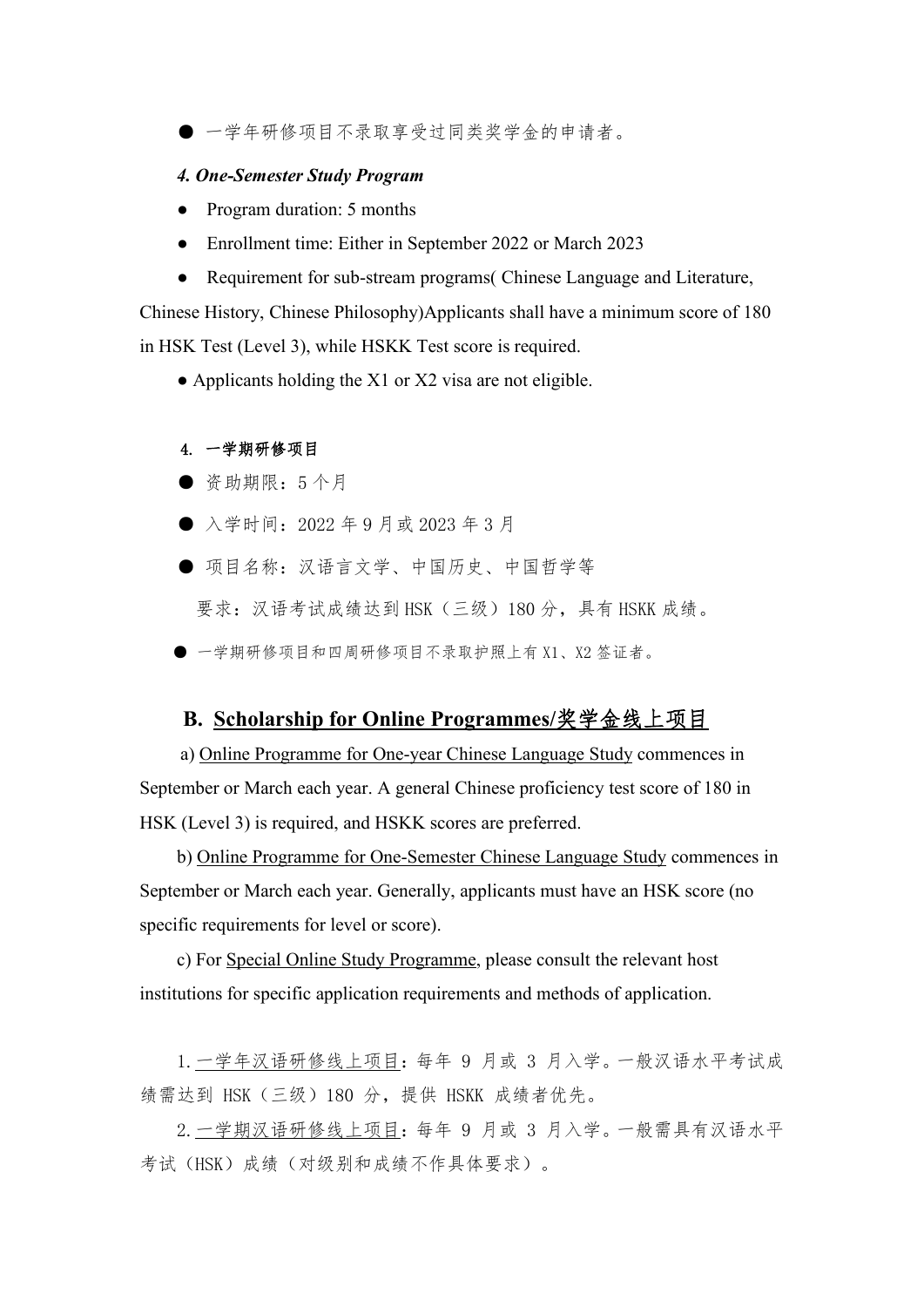3.专项线上研修项目:具体申请条件和申请办法,请咨询相关接收院校

#### **III. Admission Procedure/**申请流程

Online registration will be available from **March 1, 2022** on the Scholarship website [\(http://cis.chinese.cn\)](http://cis.chinese.cn/). Please log on to search recommending institutions and South China Normal University as your first choice, upload application materials online, track the application progress, feedback of review and admission results. Scholarship holders need to confirm with SCNU to go through the procedures of studying in China, print out CIS certificate online, and register at SCNU at the designated date and time as per the letter of admission.

• The application deadlines are

May 15th (for those commencing in September 2022)

November 15th (for those commencing in March 2023)

CLEC will complete the scholarship review and notify the results three months before enrollment of the admitted students.

The applicants should also log on the SCNU International Student Service System (http:// istudy.scnu.edu.cn) to submit your online application at the same time.

2022 年 3 月 1 日起,申请者可登录国际中文教师奖学金报名网站 ([http://cic.chinese.cn](http://cic.chinese.cn/))申请。登录奖学金网站,查询推荐机构,第一志愿 选择"华南师范大学",在线提交申请材料,关注申请进程、审核意见与奖学金 评审结果,奖学金获得者与接收院校确认办理来华留学手续,在线打印获奖证书; 按接收院校录取通知书规定的时间入学报到。

● 申请截止日期(以北京时间为准):

5 月 15 日(9 月入学申请者)。

11 月 15 日(2023 年 3 月入学申请者)。

中心委托专家集中评审:根据 HSK、HSKK 考分和级别,兼顾国别等因素择优 资助,于入学前 3 个月完成奖学金评审工作,公布评审结果。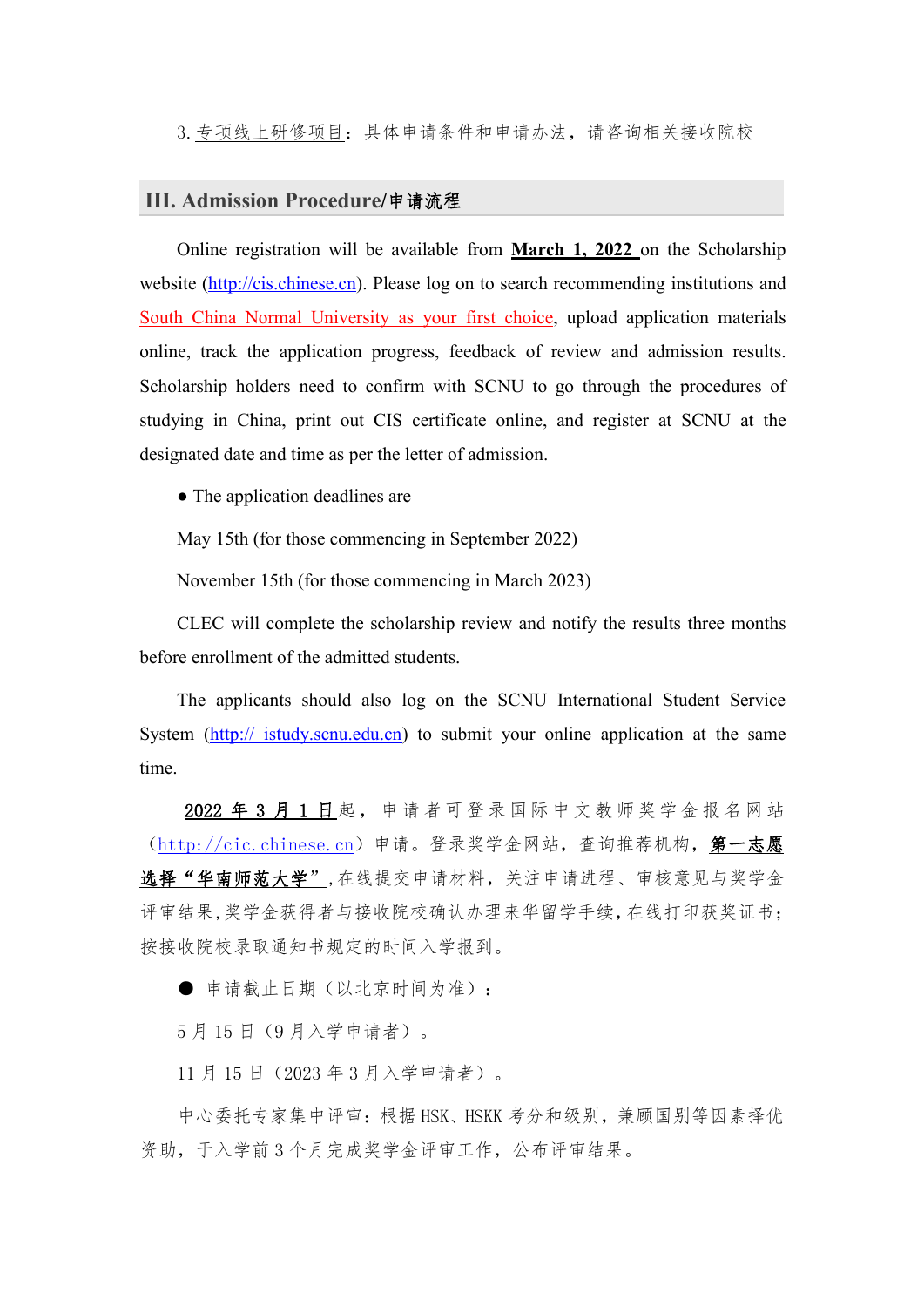2. 同 时 登 录 华 南 师 范 大 学 国 际 学 生 在 线 管 理 服 务 系 统 ([http://istudy.scnu.edu.cn](http://istudy.scnu.edu.cn/)) 在线提交申请。



**IV. Chinese Bridge Award Recipient Policies**

Chinese Bridge winners who have been awarded the 2022 "the International Chinese Language Teachers Scholarship Certificate" shall log on the scholarship website and submit documents with their CIS certificates to SCNU.

Please contact chinesebridge@chinese.cn for inquiry.

在各类汉语桥比赛中获得 2022 年度"国际中文教师奖学金证书"者,登录 国际中文教师奖学金网站,凭奖学金证书向华南师范大学提交申请材料。

如有问题,请咨询 chinesebridge@chinese.cn.

# **V. Application Documents for Confucius Institute Scholarship**

Recommending institutions and receiving institutions should examine the completeness, validity and accuracy of applicant's passport name, nationality and permanent address. If the following documents are not in Chinese or English version, notarized documents should be provided.

## **Part 1. For all applicants**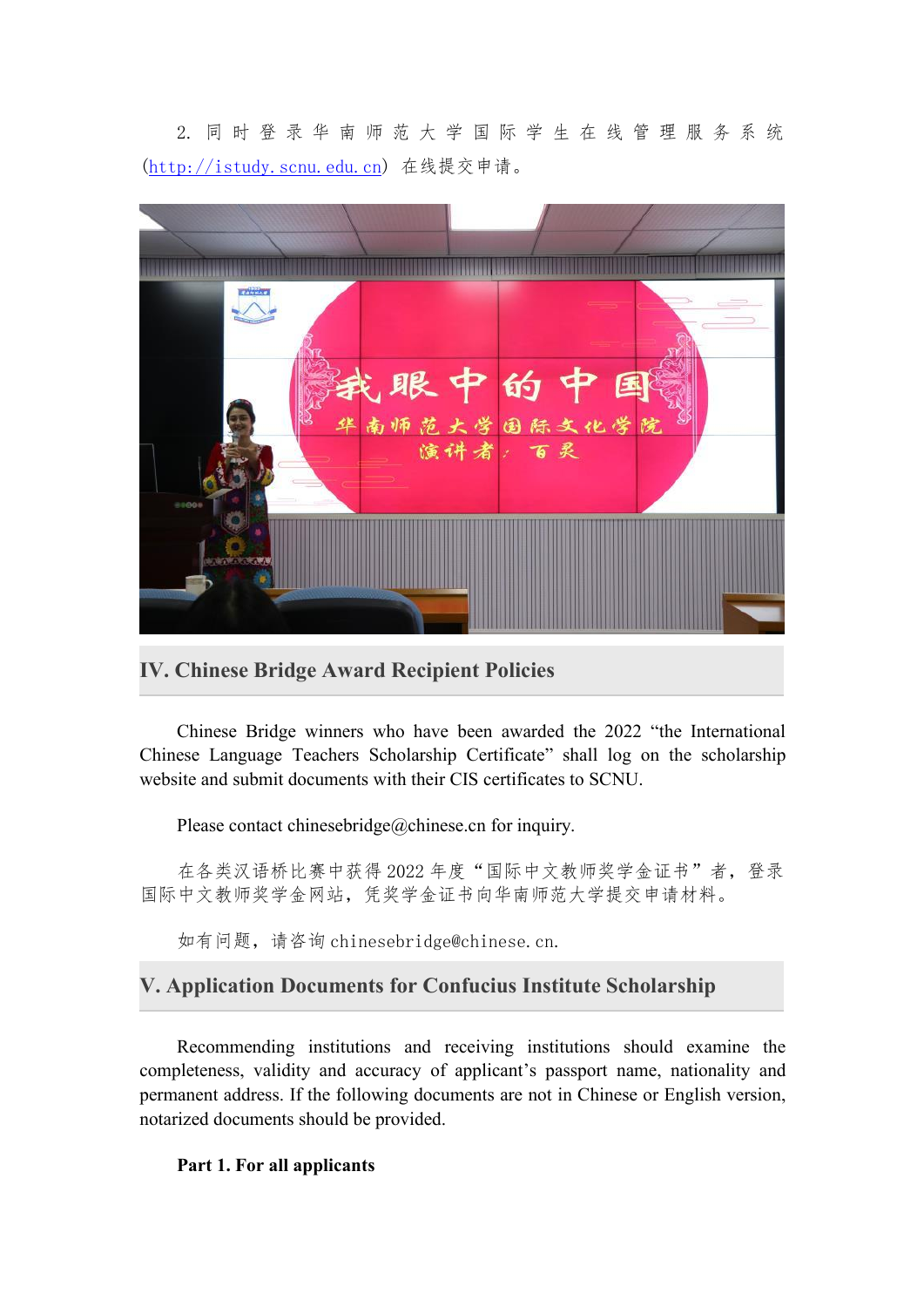1. A scanned copy of the passport photo page. Applicants under the age of 18 shall submit notarized certificate of entrusted legal guardians in China.

2. Score reports of the HSK, HSKK (in two-year validity). Winners of the finals of the "Chinese Bridge" Chinese Proficiency Competitions may submit the award certificate and the 2022 "the International Chinese Language Teachers Scholarship Certificate".

3. Recommendation letter signed by the head of the recommending institutions (please provide objective comments on the applicant, including whether the applicant is a student of Confucius Institute or with other academic or professional background. Chinese language teachers shall submit an employment verification letter and a reference letter provided by the employer.)

**Part 2. For degree scholarship program applicants** (Applicants for degree programs should include documents listed in Part 1 and Part 2)

4. Notarized certification of the highest education diploma (or proof of expected graduation), and an official transcript.

5. Applicants of MTCSOL program are required to provide 2 reference letters from professors or associate professors. Those who can provide a notarized employment agreement or related documents with the designated teaching institution will be given prior consideration.

6. Applicants of DTCSOL program are required to provide 2 reference letters from professors, associate professors or supervisors with relevant professional and technical titles in related fields, as well as a personal statement of around 3000 words in Chinese (including knowledge of the program and research plan). Those who can provide a notarized employment agreement or related documents with the designated teaching institution will be given prior consideration.

\*SCNU preserves the right to interview applicants face to face oronline. Other documents apart from those listed on might be requested.

推荐机构和接收院校须核对申请者护照用名完整、国籍无误、永久通信地址 真实有效。以下证明材料如非中文或英文版本,需提供相应的公证文件。

## 1. 与所有申请者有关的证明材料

1)护照照片页扫描件。未满 18 周岁的申请者,须由其父母正式委托在华常 住的外国人或中国人作为该外国学生的监护人,并提交监护人保证书公证材料。

2)HSK、HSKK 成绩报告(有效期两年)扫描件。汉语桥获奖者需提供在各 类汉语桥比赛中获得 2022 年度"国际中文教师学金证书"扫描件。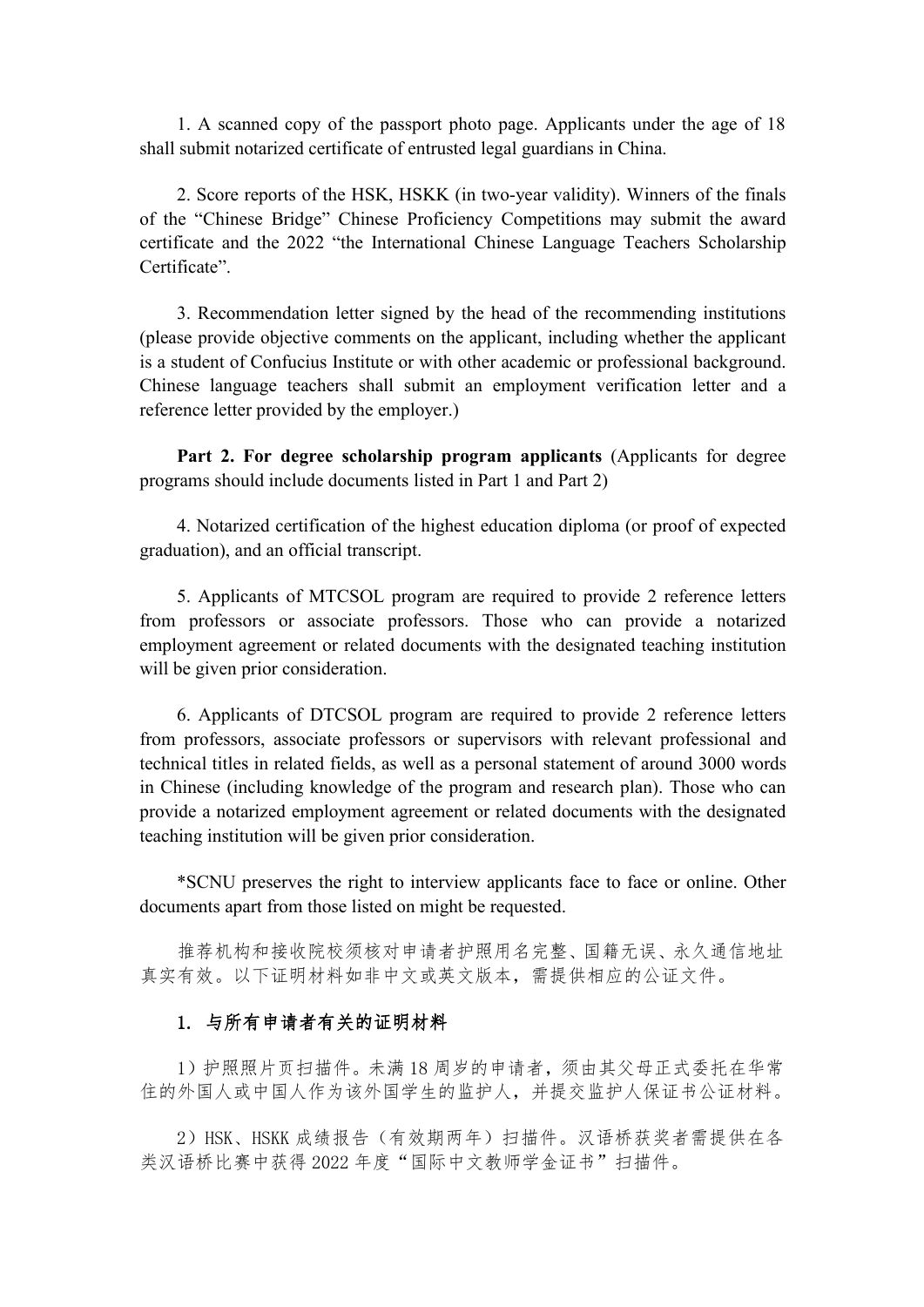3)推荐机构负责人签发的推荐信,在职汉语教师须附上就职机构出具的在 职证明和推荐信。

#### 2.与学历生有关的证明材料(学历生还需要提供上述材料)

4)提供经过公证的最高学历证明(毕业预期证明)和在校学习成绩单。

5)汉语国际教育专业硕士须提供两名副教授以上职称导师的推荐信。提供 经公证的毕业拟任教机构工作协议或相关证明优先资助。

6)汉语国际教育专业学位博士须提供两封相关专业领域内的副教授(含)以 上或具有相关专业技术职称导师的推荐信。提供中文个人陈述(含对报考学科的 认识、拟定研究计划,3000 字左右)。提供经公证的毕业拟任教机构工作协议或 相关证明优先资助。

\* 华南师范大学有权对申请者进行现场面试或网上面试,要求申请者提供 《国际中文教师奖学金申请材料清单》外的其他证明材料也可能需要提供。

## **VI. Scholarship Coverage and Criteria**

Please log on the scholarship website to search for detailed information.

请登陆奖学金网站([http://cic.chinese.cn](http://cic.chinese.cn/))查看具体内容。

## **VII. Disclaimer**

1. Incomplete or unqualified applications will not be processed.

2. Applicants will be disqualified from application in case of the fact that application materials are found fraudulent or application materials are completed and submitted by someone else.

3. Scholarship will be canceled for those who cannot register with the SCNU on time, fail to pass the on-site physical examination, drop out, or take schooling suspension during the study.

4. Degree students must take part in the annual review. For more information, please refer to the International Chinese Language Teachers Scholarship Annual Review Guidance.

1. 申请材料不完整或不符合招生条件的,概不受理。

2. 申请材料弄虚作假或非本人填写提交的,一经查实,申请资格将被取消。

3. 未按时报到、入学体检不合格、或中途退学、休学者,取消奖学金资格。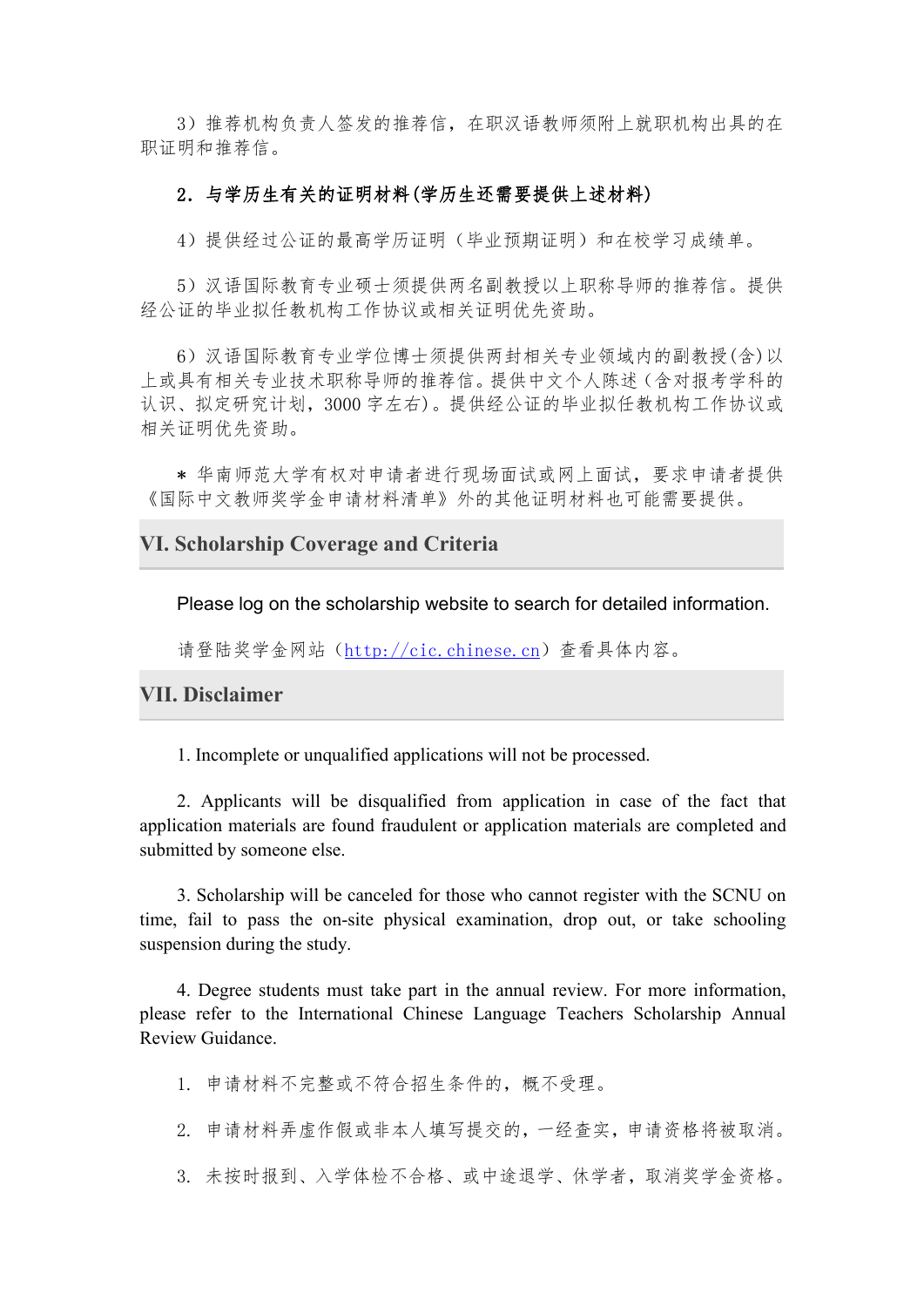4. 学历生须参加年度评审,详见《国际中文教师奖学金年度评审办法》。

# **VIII. Contacts**

1. SCNU Contact Information

Contact Person: Mr. Dai

Tel: +86-20-85210012

Website: <http://cicgz.scnu.edu.cn,> http://english.scnu.edu.cn/ADMISSIONS/

Email: hscic7@scnu.edu.cn

2. Division of Test and Scholarships

Tel: +86-10-58595727

E-mail: scholarships@chinese.cn

1.华南师范大学

联系人:戴老师

电话:+86-20-85210012

网址: [http://cicgz.scnu.edu.cn](http://cicgz.scnu.edu.cn/), http://english.scnu.edu.cn/ADMISSIONS/

电邮: [hscic7@scnu.edu.cn](mailto:hscic7@scnu.edu.cn)

2.考试与奖学金处

电话: +86-10-58595727 邮箱: [scholarships@chinese.cn](mailto:scholarships@chinese.cn)